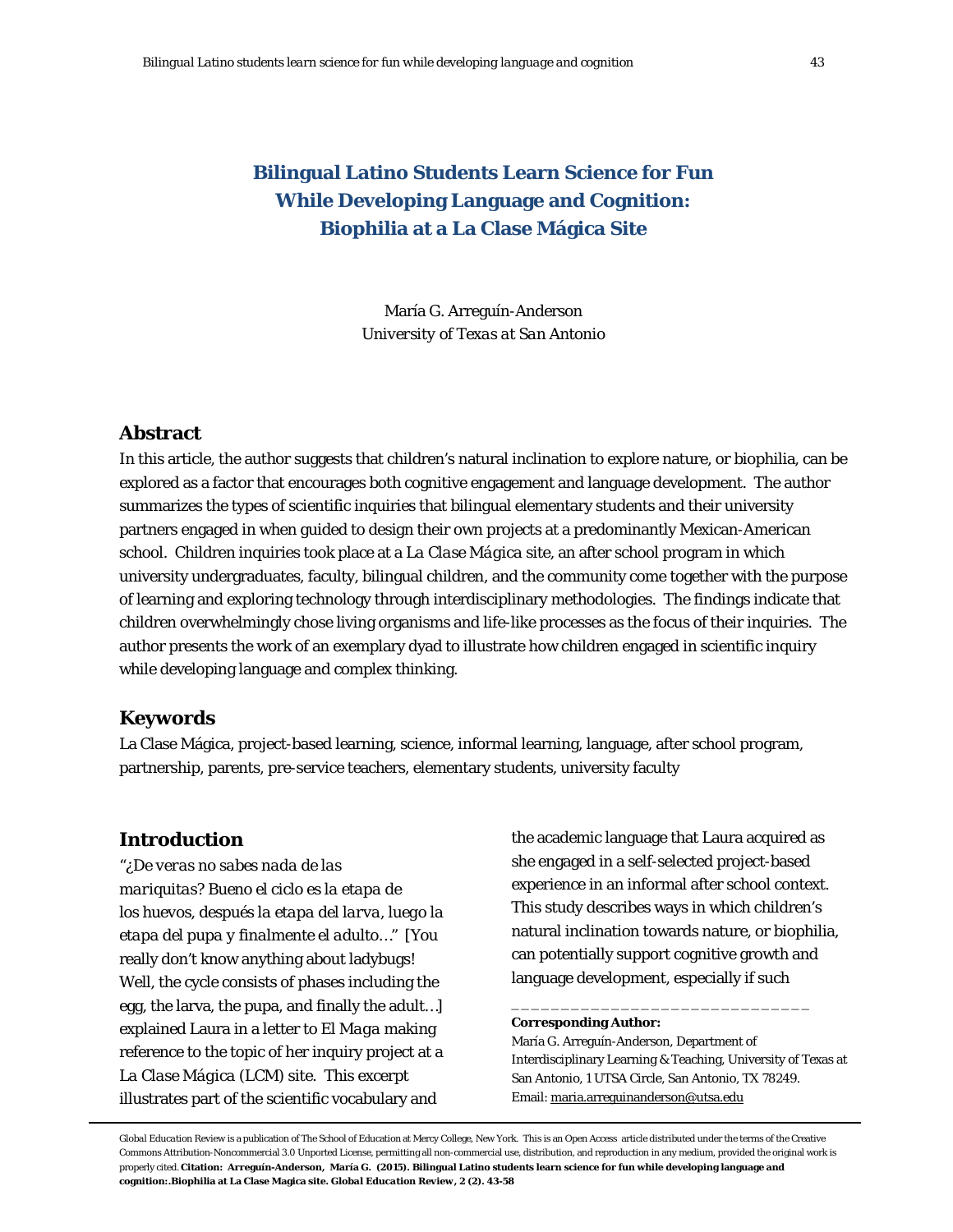endeavors take place in informal school settings such as those offered by LCM.

LCM is an after school technology club that started in California in 1983 as a place where bilingual children from a Mexicano community met with their *amigos* [friends] from the University of California, San Diego to play computer games (Vasquez, 2003). In San Antonio, Texas, LCM began operations in the fall of 2009 when the University of Texas at San Antonio (UTSA) obtained a grant from the US Department of Education with which to fund an after school program in which faculty and 20 undergraduate students or *aspirantes* (teacher candidates) would incorporate the use of mobile devices including smart phones, netbook minilaptop computers, and tablets (Rodriguez, 2010).

UTSA faculty, *aspirantes*, and students from *Los Árboles* Elementary school met once a week and participated in informal activities. *El Maga*, a virtual teacher, monitored children's progress and held informal electronic conversations with them in the form of letters that generally ended with a question. LCM provided a space in which to freely explore content, language, and culture. Often, children used electronic devices such as iPads to access websites seamlessly, navigating content in English and Spanish. LCM's focus on learning and development centered "on enhancing cognition by building on the children's prior experiences and linking these to new information to create new understandings" in the language they choose to use (Vasquez, 2003, p. 49). In the spring of 2012, UTSA's LCM team decided to adopt a project-based inquiry approach to continue enhancing children's engagement in activities that promoted knowledge construction.

# **Self-Selected Science Projects at LCM: A Pedagogy of Transformation that Capitalizes on Children's Biophilic Affiliation**

Project-based learning is an inherently collaborative approach closely guided by the teacher. However, at the heart of a projectbased critical approach to education is Freire's view of the teacher as an individual who also learns throughout the process. This transformation of roles is crucial in analyzing the overall experience at LCM and suggests that:

…through dialogue, the teacher-of thestudent and the students-of the teacher cease to exist and a new term emerges: teacher-student with student-teachers. The teacher is no longer merely the –one-whoteaches, but one who is himself taught through dialogue with the students, who in turn while being taught also teach. They become jointly responsible for a process in which all grow. (Freire, 2003, p. 80)

This view of the learner as a decision maker is crucial to an after school club like LCM that seeks to open doors for authentic learning and student generated endeavors. The projectbased approach is congruent with national science reform movements that promote substantial participation of children as decisionmakers. For example, the Benchmarks for Science Literacy indicate that by the end of second grade students should "raise questions about the world around them and be willing to seek answers to some of them by making careful observations and trying things out" (American Association for the Advancement of Science, 1993, p. 285). An assumption underlying this study is that children are inherently inclined not only to explore the world in general, but are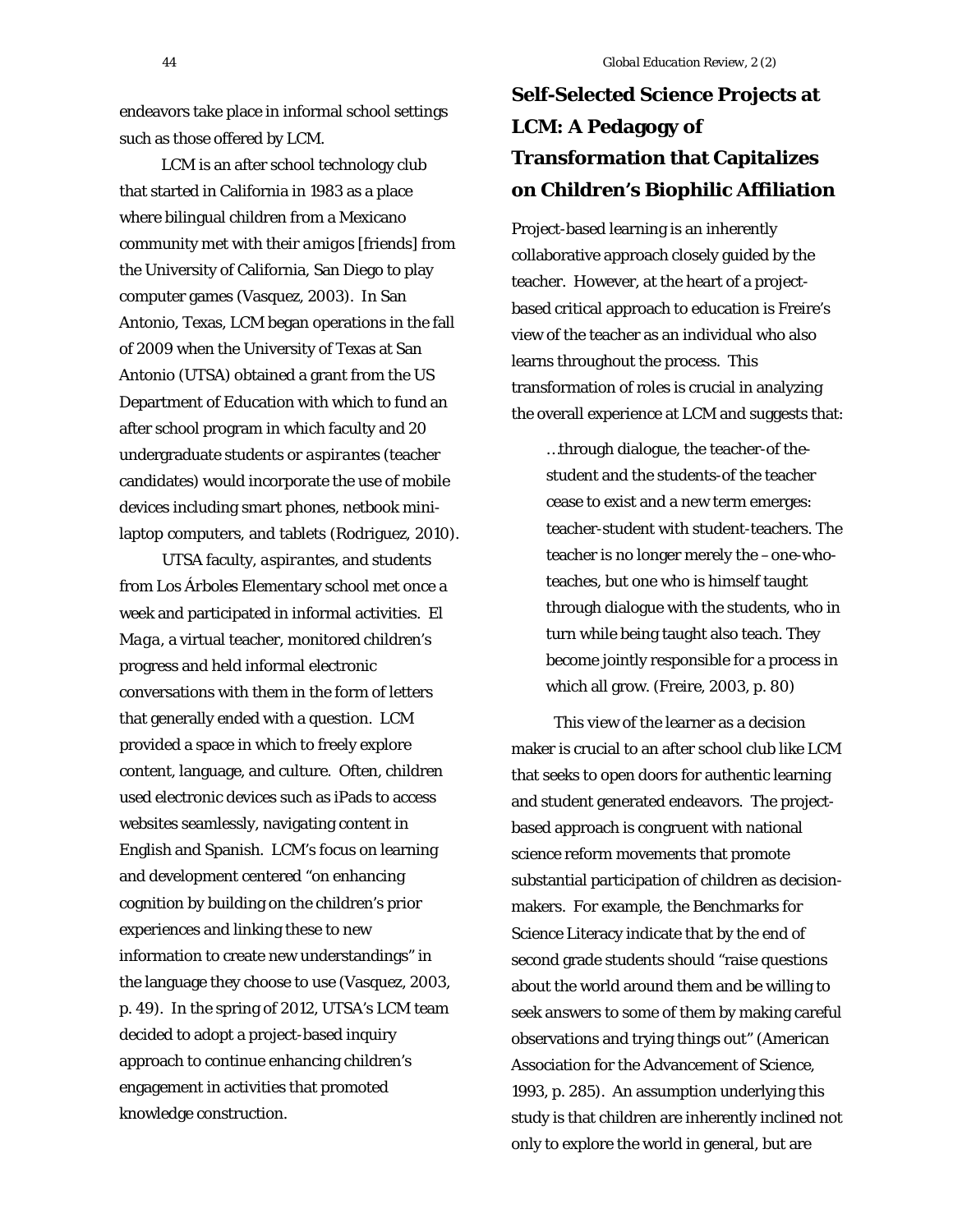specially attracted to life or life-like processes, a concept defined as biophilia.

Biophilia, Wilson (1993) proposes," is the innately emotional affiliation of human beings to other living organisms" (p. 31) and life-like processes. When given the opportunity, children tend to gravitate to and establish relationships with elements in nature that actively engage their senses. A tree trunk, for example, affords to be touched, climbed, hugged, etc. A rock, affords to be lifted, thrown, classified, etc. Affordances in nature, "are functionally significant properties in the environment which are defined by the relationship between the environment and an organism" (Chawla, 2007, p. 150). Gibson's (1979) concept of *affordances* is helpful in understanding the origins of children's emotional ties to elements in nature that basically *invite* or *beg* exploration. It is no surprise, Kellert (2002) asserted, that educators and publishers capitalize on this fascination by creating fiction and non-fiction stories overwhelmingly characterized by the presence of symbols from nature. Kellert (1993) hypothesized that one of the dimensions of biophilia is significantly symbolic and stated that a "limited indication of the symbolic function is reflected in the findings that animals constitute more than 90 percent of the characters employed in language acquisition and counting in children's preschool books" (p. 52). In contexts like LCM symbols of nature are now available in a variety of formats including iPad games, online versions of fiction and non-fiction books, and websites in English and Spanish that offer information on plants and animals.

# **Context of the Study**

The purpose of the study was to explore elementary students' scientific inquiries and their cognitive and linguistic engagement while involved in a self-selected project at an LCM site. The study took place during the spring 2012 semester. Adhering to a project-based approach, dyads of *aspirantes* and their elementary school *amiguitos* at *Los Árboles* Elementary investigated a topic. Prior to beginning their participation at the *Los Árboles* site, UTSA *aspirantes* attended a series of workshops aimed at providing background on LCM's guiding principles, addressed issues of technology, and shared details of a 10 week agenda during which UTSA undergraduates were asked to collaborate in pairs with a *Los Árboles amiguito*. Emphasis was placed on principles that have guided LCM since its inception including:

> 1. The activity must be a mixture of play and education. The play element is needed for the children to participate; the education element is needed for the adults to justify support.

> 2.The mix of play with education must be such that children come voluntarily. 3.Learning is an active process that is fostered by norms of intergenerational interaction in which adults work alongside children as co-participants and not as directors.

4.Each site combines community institutions with university courses. 5.There is an emphasis on interactive technologies, including but not limited to computers, telecommunications, and multimedia.

6.There is a culture of collaboration that supports the distribution of knowledge. 7.A mythical/virtual entity (e.g., Wizard, *El Maga*, Golem) exists at each site to coordinate and mediate participants (Gallego, 2001, p. 316).

Additionally, and given the bilingual nature of *Los Árboles* participating students, UTSA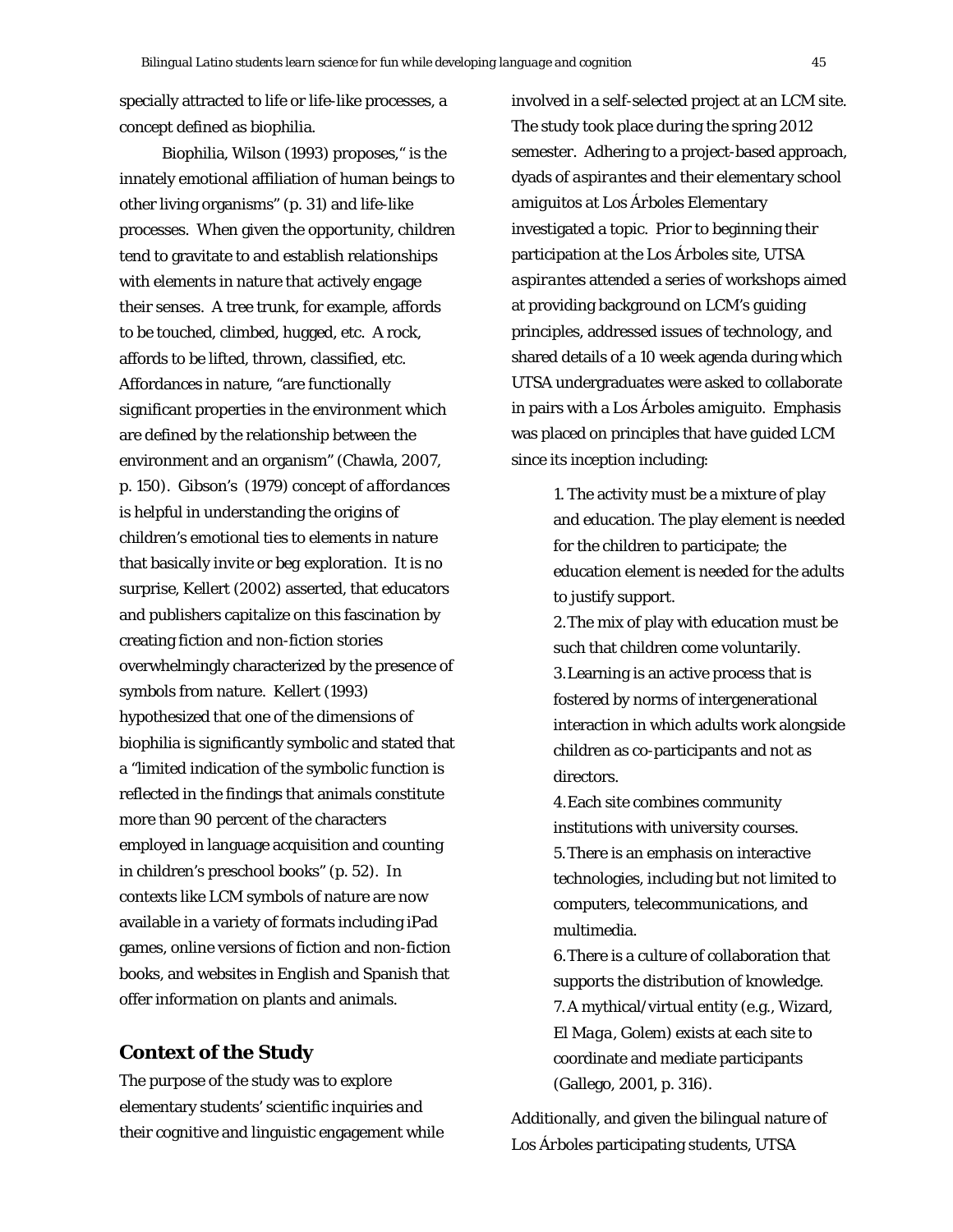bilingual candidates and faculty deliberately provide a support system so that children could successfully respond to the cognitive and linguistic demands embedded in an after school project. Cummins (2000) proposed that in order to achieve a cognitive academic language proficiency, "programs should provide a focus on meaning, a focus on language, and a focus on use on both languages..." In other words, we know that students are developing cognitive academic language proficiency "if we can say with confidence that our students are generating new knowledge, creating literature and art, and action on social realities that affect their lives" (p.99).

Based on these principles, the researcher sought to answer the two research questions: What is the nature of inquires that children pursue when prompted to engage in a selfgenerated project in an LCM site? In what way do self-selected projects foster cognitive and linguistic development in two languages at an LCM site? The plan for the Spring 2012 semester included open-ended instructions to

make sure that *aspirantes* and their *amiguitos*  remained focused and were aware of important benchmarks/deadlines that were to be met during the semester (see Table 1). During each meeting, the prospective teachers and children decided the type of sub-activities that would be designed in order to accomplish the general goal.

# **Social Design Experiment in LCM: Methodology**

LCM spaces allow participants to engage in methodologies favorable to social transformation such as social design experiments. This approach, according to Gutiérrez and Vossoughi (2010) challenges university faculty and undergraduate students to "redesign the learning ecology so that ongoing opportunities for all participants to engage in robust learning practices are the norm" (p. 102). The context for experimentation in this case involved components such as a universitycommunity partnership represented by UTSA-

#### Table 1

| Week             | Activity                                                                                       |
|------------------|------------------------------------------------------------------------------------------------|
| 1                | Brainstorming session to figure out topic of inquiry project. Homework for all weeks: Share    |
|                  | with parents.                                                                                  |
| $\boldsymbol{2}$ | Define you research project, make a plan, and include your guiding question(s).                |
| 3                | Continue your research and explore at least two types of presentation software and choose one  |
|                  | for your final presentation.                                                                   |
| 4                | Guided inquiry day. Your UTSA amigo will involve you in an activity that further explores your |
|                  | research topic.                                                                                |
| 5                | Continue working on your project.                                                              |
| $\boldsymbol{6}$ | Preliminary presentation for feedback purposes.                                                |
| 7                | Revise and consider classmates' suggestions.                                                   |
| 8                | Continue working on project. Have you met your goals?                                          |
| 9                | Final touches. Test technology.                                                                |
| 10               | Presentation and celebration: Sharing final product with classmates and parents.               |

*Self-Selected Inquiry: Plan of Action*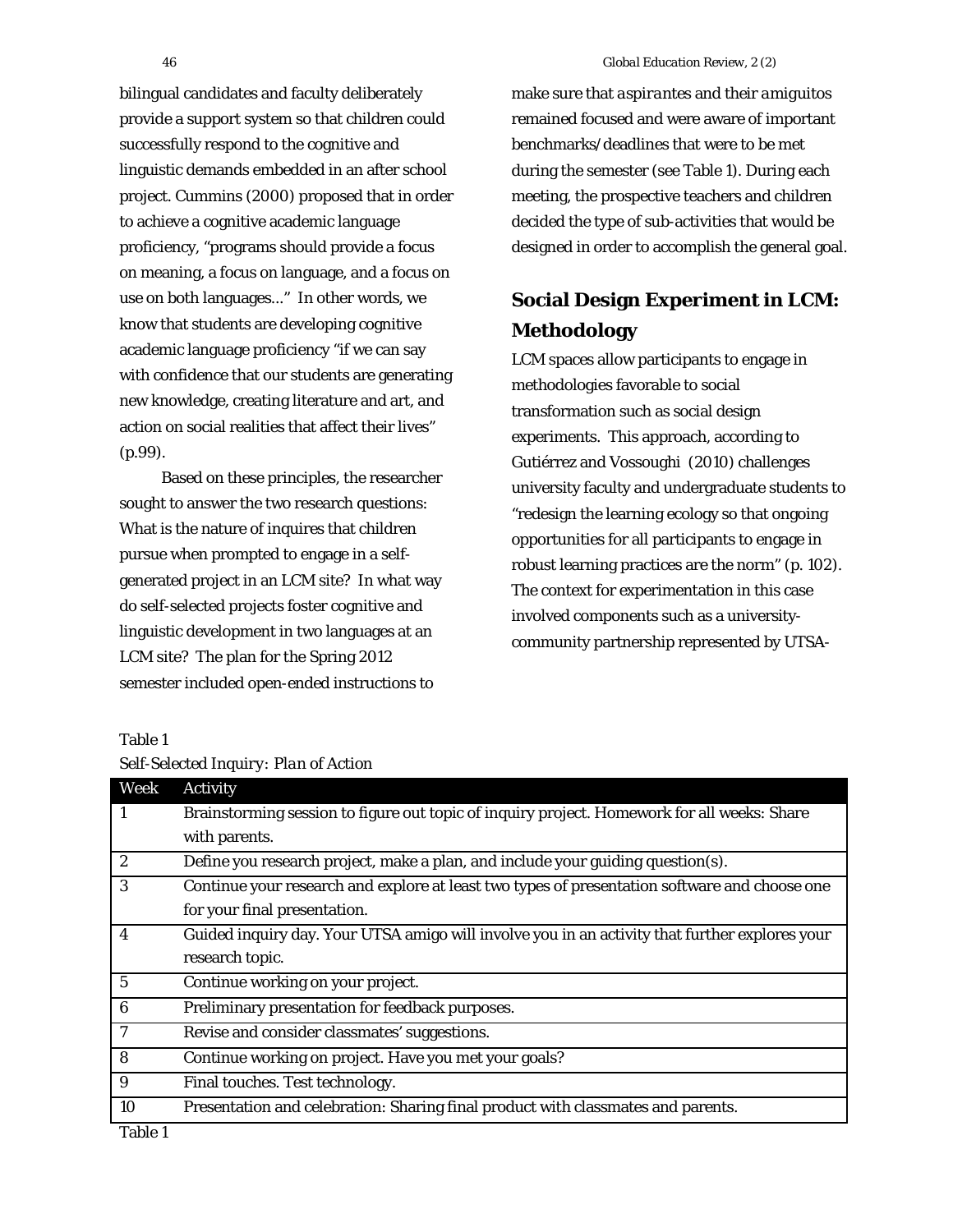*Los Árboles* Elementary school, parents, university faculty, a mystical figure or *El Maga*, and a maze or *laberinto*. This methodology also challenged faculty researchers to strategically intervene so that participants, in this case elementary students and pre-service teachers actively formulate and seek answers to their own questions. In these endeavors, "the subject is put in a structured situation where a problem exists and the subject is provided with active guidance toward the construction of new means to solve the problem" (Engestrom, 2008, p.2).

Social design experiment methodology permeated the design, implementation, description, and analysis of the results of a project in which a community of learners used a variety of resources to engage in scientific inquiry. In this exploration, the goal was not only to focus on resulting products, but to understand participants' contributions and how they made sense of this experience (Trout, 2008, p. 70).

For UTSA faculty participating in this project, part of this experiment included a deliberate infusion of open-ended tasks stemming from a student-generated inquiry. As a result, *aspirantes* would be able to engage in practices that are congruent with a pedagogy of possibility. specifically, actions such as the inclusion of student voices in the decision making process, that challenge deficit perspectives that often permeate both regular and after school curricular settings in lowsocioeconomic neighborhoods (Gutiérrez, Bien, Selland, & Pierce, 2011). The researcher and participants were responsive to the context of learning and teaching and the changing

conditions that occasionally emerge in today's public schools. A responsive approach to change was crucial through out the 10-week collaboration in LCM and allowed participants and the researcher to adjust the plan as needed (Merriam, 2009).

## **Participants and Setting**

This qualitative inquiry, focused on a particular 10-week experience attended by a well defined group of participants (Merriam, 2009) including 26 *aspirantes* or bilingual teacher candidates and 25 elementary students from a local two way dual language elementary school in a predominantly Mexican neighborhood who met after school once a week for 10 weeks. Of the *aspirantes*, all identified themselves as Mexican and/or Mexican-American. There were a total of 24 female and 2 male *aspirantes*. All pre-service teachers were enrolled in a science methods course and a reading comprehension course which included participation in this after school program as partial fulfillment of the course requirements. UTSA *aspirantes* interacted in Spanish with children, but children used the language of their choice in oral and written communication.

Once a week, *aspirantes* spent two and a half hours with a child. These learning dyads remained constant the entire semester unless unforeseen circumstances (e.g., occasional absence, a pre-service teacher became ill, etc.) forced the formation of triads. This dyadic structure in LCM engaged children and prospective teachers in dialogic exchanges so that they could learn from each other, and just as importantly, this experience situated the

| <b>Grades</b>           | <b>Female</b> | <b>Male</b>  | <b>Total</b> |  |
|-------------------------|---------------|--------------|--------------|--|
| K                       |               |              |              |  |
|                         |               |              |              |  |
| $\boldsymbol{2}$        | 2             | 3            | 5            |  |
| 3                       |               | ດ            | റ            |  |
| 4                       |               |              | 10           |  |
| $\overline{\mathbf{5}}$ | റ             |              | ๑            |  |
|                         |               | <b>Total</b> | 25           |  |
| $-112$                  |               |              |              |  |

## Table 2

| Participating LCM Children |  |  |
|----------------------------|--|--|
|----------------------------|--|--|

Table 2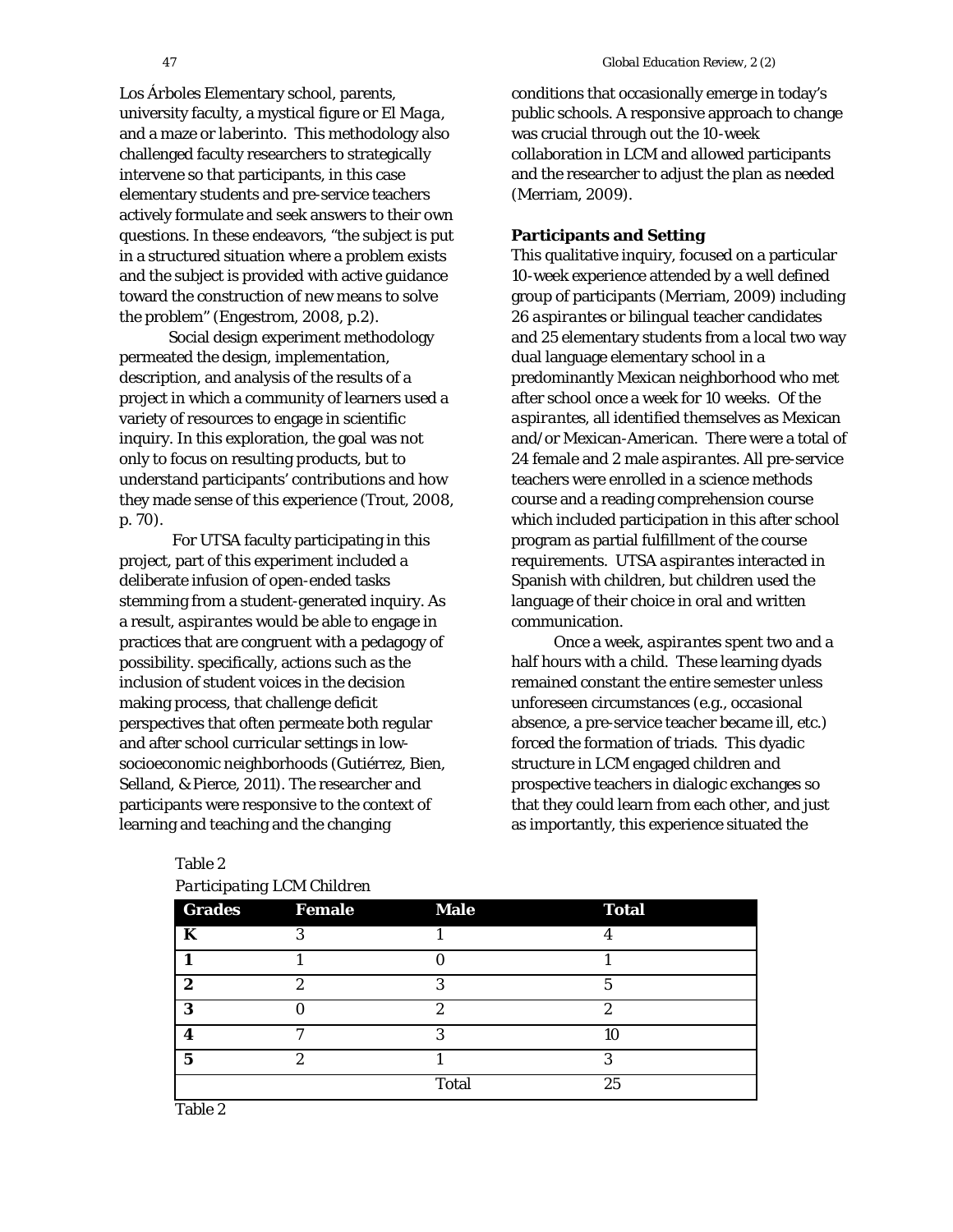prospective teacher in a position in which to learn about a child. Participating children included a total of 25 children whose grades ranged from kindergarten to fifth grade as shown in Table 2. This purposeful selection of site and individuals (Miles & Huberman, 1994) was necessary to understand the type of dynamics that take place in an after school setting.

#### **Data Collection and Data Analysis**

Data included undergraduates' field notes, researcher's anecdotal notes, *El Maga* communication, children's responses to *El Maga*, and all completed projects. After each one of the meetings with their LCM *amiguito*, *aspirantes* completed weekly field notes that included descriptions of the setting, observations, and reflections related to what was observed. This separation of commentaries was critical so that actual observations were not confused with what pre-service teachers thought the observed event meant (Creswell, 1998). Children's notes were drawn from their communication with *El Maga*. In these notes, they often shared not only their progress in relation to the project, but their overall attitudes and perspectives towards their own learning. Finally, data collection included products presented at a culminating event in which students shared their inquiry or *Proyecto de Indagación* as they knew it. Themes were identified through constant comparison and continuously revised as the researcher grouped the data (Mertler, 2012). Although initial categories included broad concepts such as science from a social, personal, and practical perspective, a closer analysis and triangulation of data prompted the researcher to redirect attention to more specific themes that branched out of those initial umbrella terms. New categories included projects that related nature (e.g., animals and plants, and related concepts);

inquiries related to earth science and a smaller number that addressed physical science concepts. The researcher also started with preestablished categories including cognitive and language domains. Within the cognitive domain, the researcher focused on open-ended activity and referred to Bloom's Taxonomy to code data. In the language domain the researcher coded the data based on Otto's types of language knowledge including phonological, morphemic, pragmatic, syntactic, and semantic (Otto, 2014).

The next sections present a summary of the type of inquiries conducted during the spring 2012 semester. Additionally, instances of cognitive and linguistic development are highlighted in the work of Laura and Myra, a pair that collaboratively worked on the topic of ladybugs and whose work serves to illustrate a patterns identified not only in this group, but throughout this experience at *Los Árboles* Elementary.

#### **Results**

# **Biophilia as a Pattern in Children's Inquiries**

In this study, children overwhelmingly chose living organisms and life-like processes as the focus of their scientific inquiries. Sixteen students worked on projects which included questions related to plants and animals as illustrated in Table 3 (all names included in this manuscript are pseudonyms). This innate attraction or fascination that children expressed toward nature shaped the content, process, and format of their intended product. In the initial stages of the project, for example, student inquiries included: *¿Por qué les atrae la sangre a los tiburones? Quiero saber si pueden escuchar la música los perros* [Why are sharks attracted to blood? And I would like to know if dogs can listen to music]. Another student expressed: "*Me llama la atención saber como*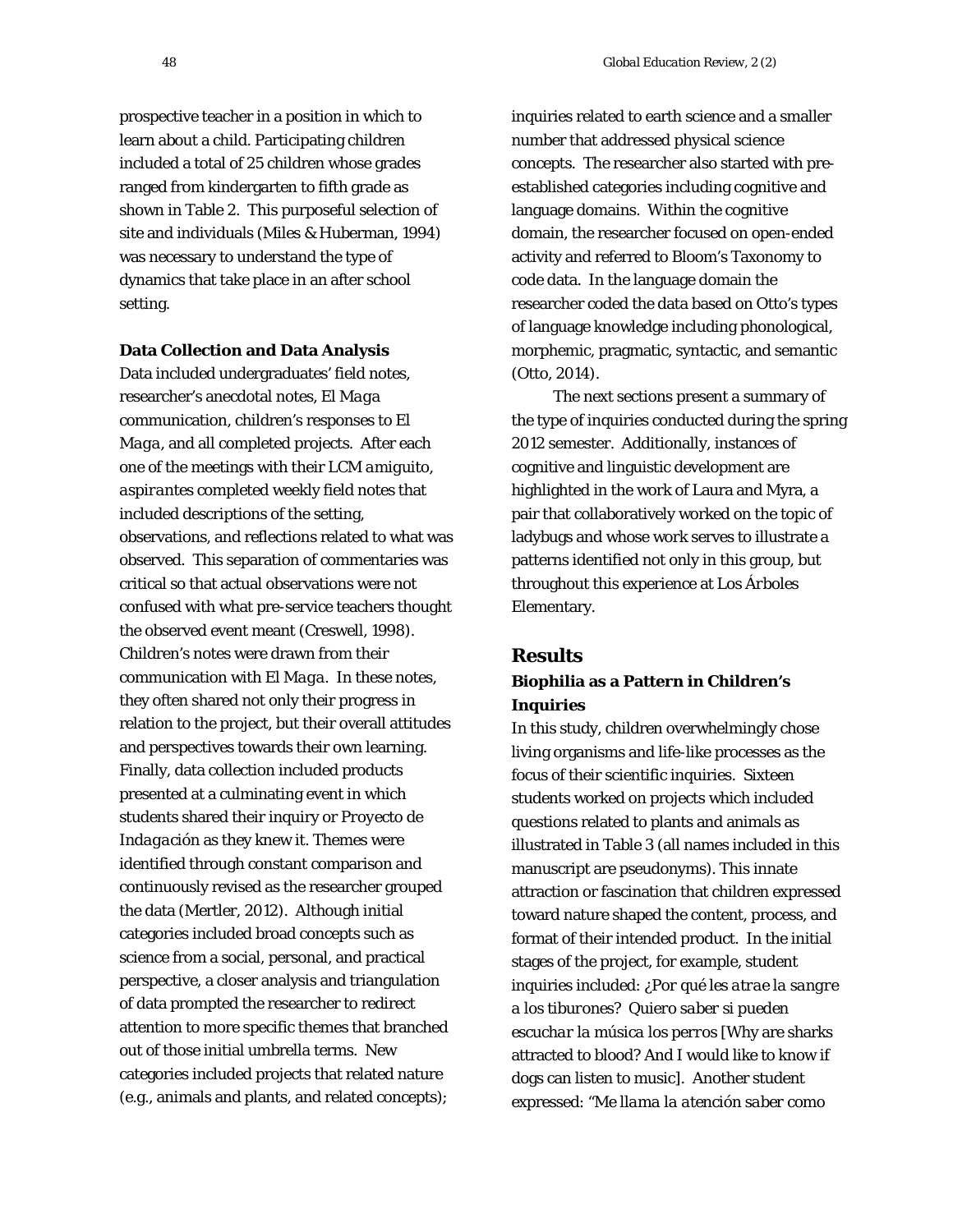*los elefantes pintan como yo* [I am curious about elephants' ability to paint like me]." There were also some projects related to plants such as the one selected by a kindergarten student who indicated: "*La próxima semana voy a traer semillas de manzanas para sembrar las semillas. Quiero ver cómo crecen las plantas*" [Next week, I am going to bring apple seeds to plant. I want to know how plants grow]. In order to answer/solve their inquiries, students engaged in direct and indirect experiences with nature (see Figure 1). For example, students used their iPads and desktop computers to access internet websites, videos,

and pictures related to their topic. The spontaneous attraction children feel and express towards living things is crucial not only from a social aspect, but as Kellert (2003) contended, "nature continues to provide young people with an unrivaled source of attraction, stimulation and challenge relevant in both emotional and intellectual development" (p. 123). This type of stimulation, Kellert also suggested, is inherent not only in direct experiences with nature but in the vicarious or symbolic experiences of nature that children access through print and electronic sources as it is the case in LCM.

#### Table 3

*La Clase Mágica Projects* 

| <b>Student</b>    | <b>Grade Level</b> | <b>Title of Project</b>                       |  |
|-------------------|--------------------|-----------------------------------------------|--|
| <b>Brianna</b>    | 2 <sub>nd</sub>    | Los perros que me gustan [I like dogs]        |  |
| <b>Melani</b> and | K                  | Las Flores: ¿Qué puedo aprender?[Flowers:     |  |
| <b>Juliana</b>    |                    | What can I learn about them?]                 |  |
| <b>Everardo</b>   | 2nd                | Los Tiburones [Sharks]                        |  |
| <b>Maribel</b>    | 1 <sub>st</sub>    | Los elefantes pintores [Elephants that paint] |  |
| <b>Rafael</b>     | 4th                | ¿De veras son asesinas las orcas?[Are killer  |  |
|                   |                    | whales really assesins?]                      |  |
| <b>Adriana</b>    | K                  | ¿Cómo crecen las frutas en las plantas?       |  |
|                   |                    | [How does fruit grow in plants?]              |  |
| <b>Ashley</b>     | 4 <sup>th</sup>    | Los Bulldogs [Bulldogs]                       |  |
| Laura             | 4 <sup>th</sup>    | Las mariquitas y su hábitat [Ladybugs and     |  |
|                   |                    | their hábitat]                                |  |
| Gabriela          | 5 <sup>th</sup>    | Los Bulldogs [Bulldogs]                       |  |
| <b>Blanca</b>     | 4 <sup>th</sup>    | Los animales y sus diferentes hábitats        |  |
|                   |                    | [Animals and their hábitat]                   |  |
| <b>Marco</b>      | 2 <sub>nd</sub>    | ¿Son peligrosos los lobos? [Are wolves        |  |
|                   |                    | dangerous?]                                   |  |
| Joseph            | K                  | ¿Por qué suceden los tornados? [How do        |  |
|                   |                    | tornadoes happen?]                            |  |
| <b>Denise</b>     | 4 <sup>th</sup>    | ¿Por qué tiene sal el agua del mar? [Why is   |  |
|                   |                    | seawater salty?]                              |  |
| Ana               | 5 <sup>th</sup>    | ¿Cómo es la luna? [What is the moon like?]    |  |
| Alejandra         | 2 <sub>nd</sub>    | Las nubes: ¿Cómo flotan en el cielo? [Clouds: |  |
|                   |                    | How do they float in the sky?]                |  |

Table 3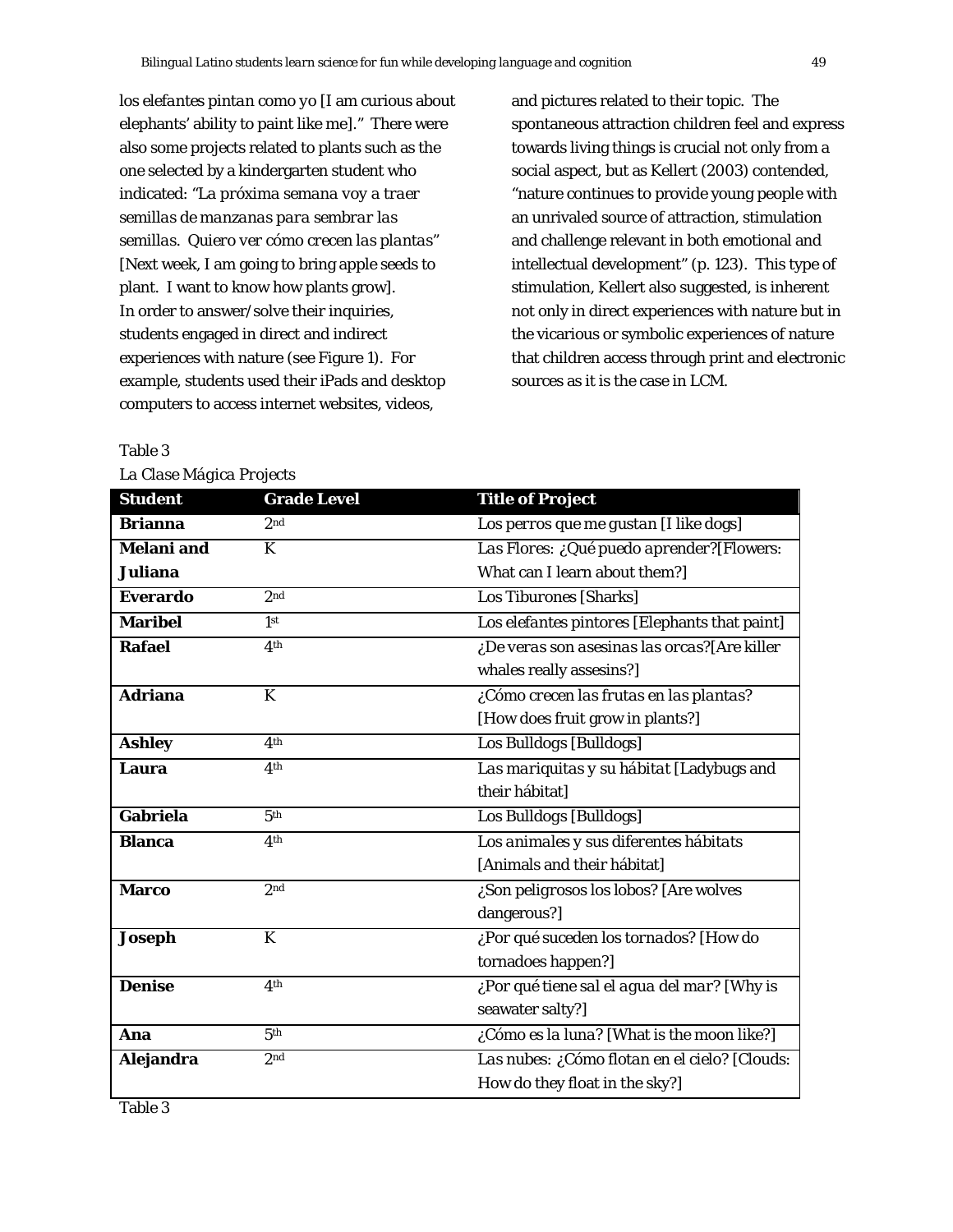

*Figure 1*. Direct indirect, and symbolic experiences with nature.

During this experience, children's natural attraction to living organisms was not only an important stimulating and empowering factor but a driving force in engaging in active inquiry at complex levels as stated by Myrna, whose *amiguita*, Laura, decided to study ladybugs: "I learned that it is essential to take the children outside and just let them explore. By letting them be their own teachers, we allow them to ask questions and explore their

curiosity." Self-initiated exploration resulted in children making observations, gathering data, and drawing conclusions.

# **Taking a Closer Look:** *Mariquitas* **[Ladybugs]**

This section presents a closer look at the project Laura chose to pursue which revolved around the life of ladybugs (*mariquitas*). Laura was paired with Myrna, an undergraduate student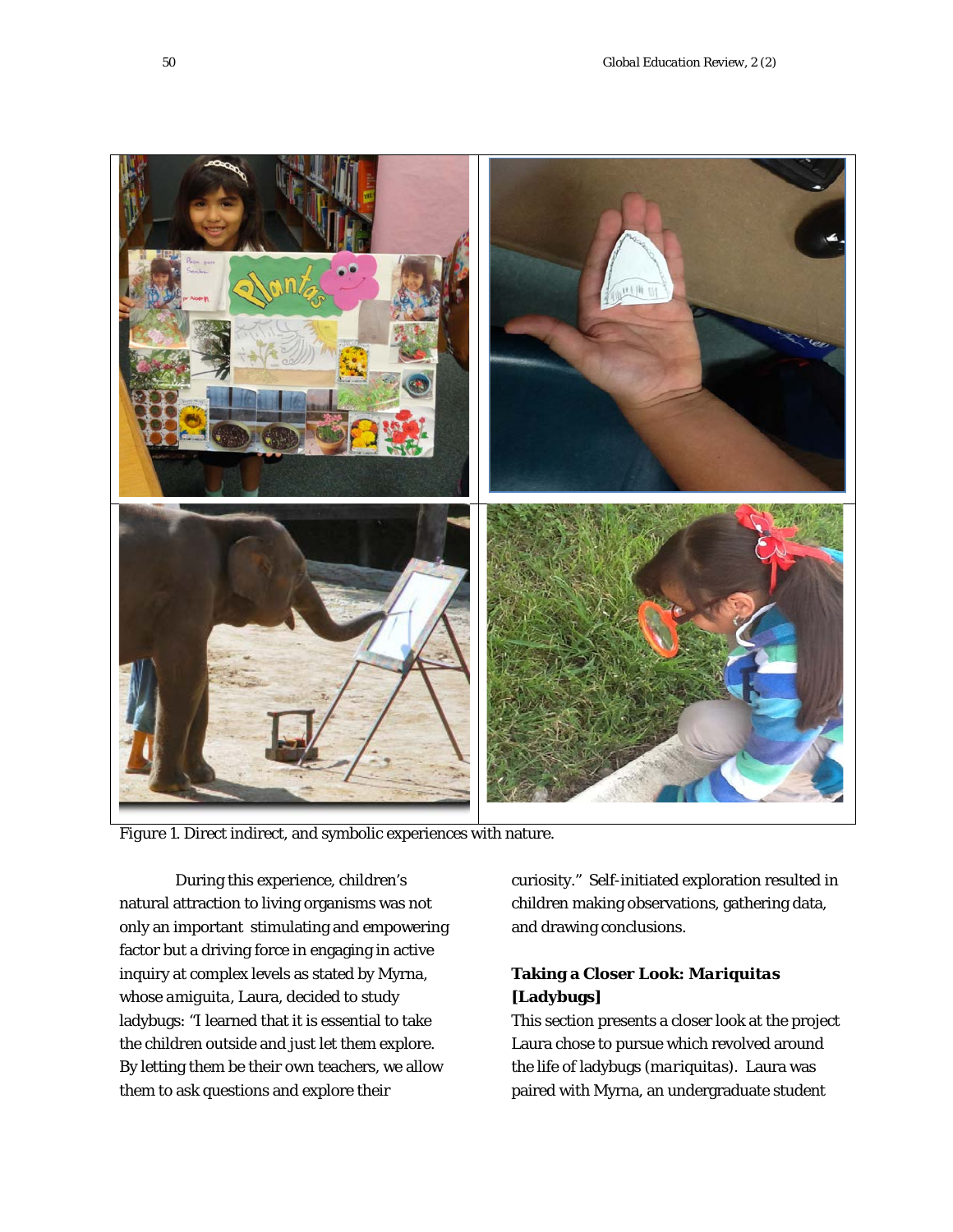whose field notes described part of the first encounter. In that encounter Laura informed Myrna that she was a fourth grader who loved mathematics and writing and that she joined the LCM club when it began at *Los Árboles,* when she was in second grade. Myrna described their first encounter as a very relaxed session in which she tried not to be prescriptive or do the thinking for the student.

Participating in an informal learning environment in which students have a voice in the content, process, and product is an extremely unusual experience for teacher candidates. In their regular field placements, teacher candidates are generally expected to plan all aspects of a lesson including the learning outcomes, the introductory setting, the vocabulary, conceptual framework, guided practice, independent practice, and evaluation. All of this is standards-based and checked by their cooperating teacher and their university professor. LCM's informal environment on the other hand, promoted student choice, a crucial component in a project-based approach, which in its initial stage called for a brainstorming session that aimed at narrowing the initial focus (Katz & Chard, 2000).

For Laura and for Myrna, this was not an easy task. Laura started by trying to 'please the teacher' or as Myrna indicated in a field note: "*Cuando le pregunté a ella lo que le gustaba hacer para divertirse, me respondió que estudiar. Se me hace que no estaba pensando en cosas que le fascinaban sino en cosas que a una maestra le gustaría escuchar*" [When I asked her about what she liked to do for fun she replied that she likes to study. I think she was not thinking about things she loves to do, but about things that a teacher may want to hear]. Eventually, after taking sometime to get to know each other at a personal level, Laura indicated that if she was given an opportunity to learn about anything she wanted she would definitely choose *mariquitas* [ladybugs]. Laura's gravitation towards a living organisms, specifically an animal, is identified as an innate and historically embedded inclination in our cultures (Lawrence, 1993; Shepard, 1998; Wilson, 1993) as Wilson indicated, "these cultural forces give power to the analysis of animals' symbolic roles" (p. 332). Not surprisingly, a quick web search yielded an ample list of fiction and non-fiction children's books with ladybugs as a central topic (*Cinco Pequeñas Mariquitas* by Melanie Gerth and Laura Huliska-Beith and *La Mariquita Malhumorada* by Eric Carle, and Teresa Malawer among others).

# **Cognitive Biophilia in LCM:** *Mariquitas* **that Inspire**

Extending the concept of biophilia to the cognitive domain allows us to dissect the innumerable ways in which animals "are good to think" (Levi-Strauss as cited by Elizabeth Lawrence, 1993, p. 302). Lawrence (1993) proposed the term "cognitive biophilia" to emphasize the close connections between living organisms and human's thinking processes (Kahn Jr., 1997; Kellert, 1993; Wilson, 1993). Such affiliation, Kellert (1993) contended, naturally leads to engagement in activity that fosters cognitive, affective, and moral development. In LCM, this focus on learning and development centered on stimulating complex thinking by making connections to students' prior knowledge to construct meaning (Vasquez, 2003). In Laura's case, she drew from earlier encounters with *Mariquitas* to select this insect as the central topic of her inquiry project. To Myrna's surprise, Laura immediately engaged in discovery at high cognitive levels as shown by a guiding question that was both open-ended and complex: "How is one day in the life of a ladybug?"

Responding to that question in the context of an informal learning environment such as LCM is highly contingent of the affective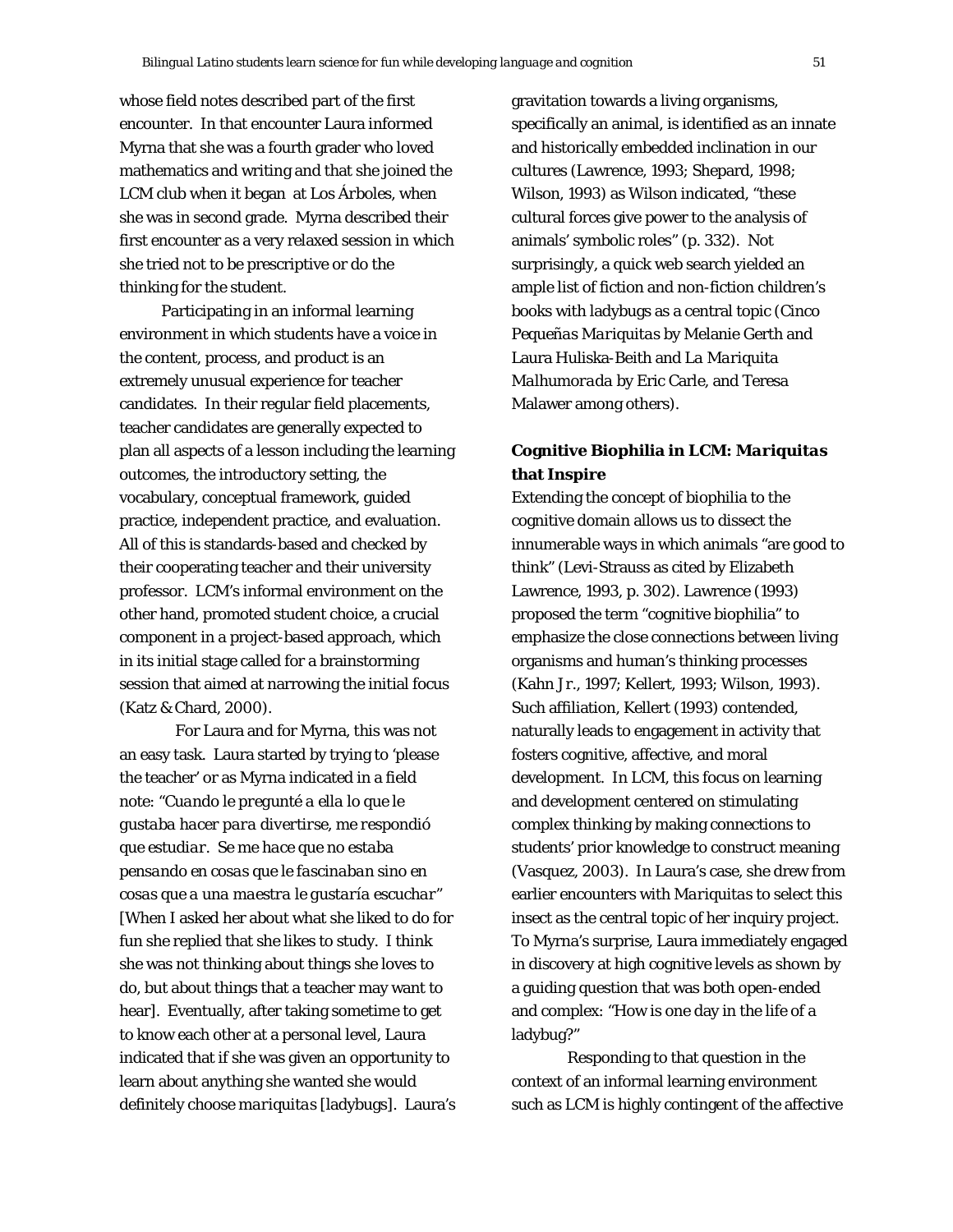connection that intrinsically draws the student to the topic. Not surprisingly, Iozzi (1989) suggested that affection or inclination toward something, in this case nature, is the "key entry point in learning and teaching" (pp. pp. 6-13). By the third meeting, the enthusiasm level had been maintained. As Myrna indicated: "I noticed that her attitude towards the project is very positive and she enjoys learning more and more about ladybugs." Initially, Laura spent much of her time navigating through websites and books in English and in Spanish. This symbolic "experience with nature is an important aspect of this as well as other stages of cognitive development, often insufficiently appreciated and recognized" (Kellert, 2002, p. 123). It was during weeks four and five that Laura and Myrna had gone through the books and learned among other things that "ladybugs eat aphids, which were usually found in farms. We also found out that during spring time, they are most likely mating and in form of eggs." With this, Laura generated an additional question. She wondered if some leaves with nibbled sections were the sign of the presence of adult ladybugs somewhere near the inspected area: "*Sigo aprendiendo mucho de las mariquitas y también tomé fotos de unas hojas que un insecto (a lo mejor una mariquita) había comido*" [I continue to learn a lot about *mariquitas* and I also took pictures of some leaves that an insect (perhaps a ladybug) had eaten]. She also wondered if "lady bugs' spots match both sides of their body" symmetrically.

#### *Four Ladybugs: A Day to Celebrate!*

By week seven, Laura continued thinking and talking about *mariquitas*, but this time with active contribution from her parents. From its inception, this student-generated inquiry included parental involvement as a key feature. Regardless of parents actual attendance at weekly meetings, LCM faculty designed a take home assignment in which parental input was

requested in their children's projects with the heading: "*Hola Papás, Necesitamos su Ayuda*" [Hello Parents, We need your Help]. This particular time, Myrna sent a ladybug box kit home and asked that they contribute to Laura's project by looking for ladybugs as a family. At the beginning of meeting seven, Laura surpassed all expectations when she announced: "Miss, not only did I find one ladybug this week, but I found four and three of them do not have spots!" She explained how her father was key in actually catching them. Although proud and excited about being able to observe them closely, Laura anxiously asked if Myrna could go to the garden to free all ladybugs. This positive affiliation with *mariquitas* had been enhanced not only by this direct experience, but by the sum of all encounters including symbolic contact through readings. Shepard (1998) argued that intellectual development of children is closely tied to their empathetic encounters with *nature*, such as Laura's experience in catching and releasing these insects: "As we observed the ladybugs, one by one we let them go, and her face lit up with joy. She felt the freedom the ladybugs got as they flew away," wrote Myrna. Through her observations, Laura, documented similarities and differences among the three captured ladybugs, leading her to conclude that ladybugs were not necessarily symmetrical and that they came in different colors, including hot pink, which highly surprised Laura who began sharing much of this knowledge through conversations with other LCM children and with *EL Maga*.

# **Linguistic Biophilia: The Semantic and Pragmatic Intricacies of Social and Academic Language Knowledge**  Congruent with Lawrence (1993) who defined cognitive biophilia as a construct that underscores how "symbols and images of nature are often used to facilitate human intellectual

development (p. 123), Shepard's (1998)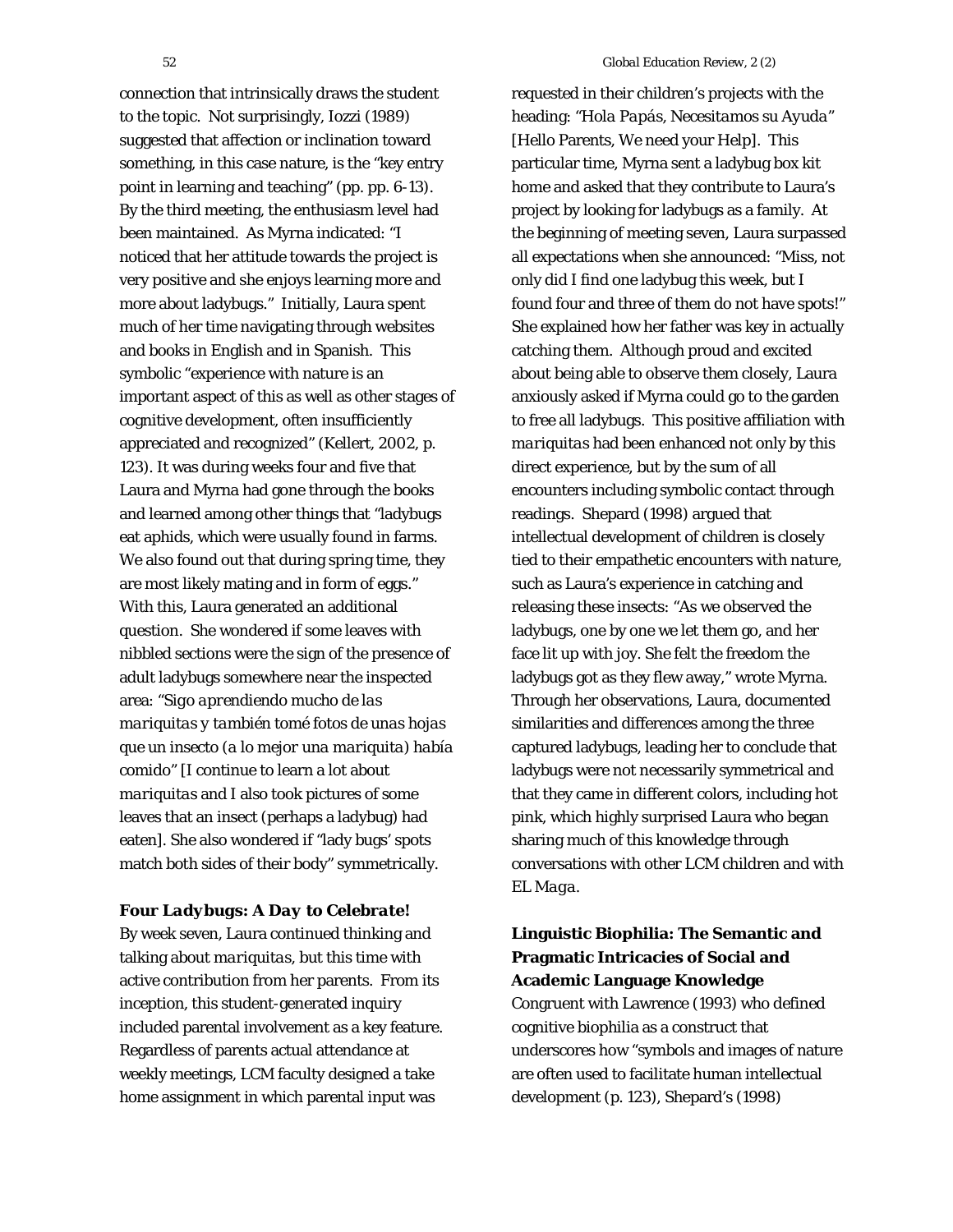argument emphasizing the "importance of animate nature as a facilitator of human language and thought" (p. 51) extends this argument. In LCM, engagement in self-selected science projects facilitated by and with an undergraduate *amigo* resulted in numerous opportunities to develop language organically. This section focuses on the opportunities that LCM provided to develop pragmatic and sematic knowledge of language. Children's natural inclination to associate with nature favored acquisition of semantic knowledge of language (Otto, 2014) as illustrated in Figure 2. Basically, when the adult (more knowledgeable other) or addressor connects living organisms or objects in nature (referents) with verbal symbols (words), they contribute to the process or symbol formation. This natural gravitation towards animals, for example, in early infancy can potentially be the source of a long list of labels that include: head, feet, body, fur, soft, eyes, mouth, whiskers, dogs, cat, bird, tree, bark, leave, bark, sing, among others. This word bank becomes a permanent part of the child's

linguistic repertoire and is accompanied by morphemic and syntactic knowledge when the adult purposefully utilizes more complex sentences.

Direct experiences in which children had an opportunity to engage their senses were crucial at the onset of the project. Kellert (2002) suggested that direct experiences with nature provide opportunities to touch, smell, see, hear, and taste, but also to hear and produce simple and complex vocabulary. As Myna became immersed in her project she began using terminology reflective of knowledge and skills in science. The biophilia hypothesis was important in explaining the important role that plants and animals play in the process of symbol formation. Otto (2014) explained that when adults purposefully comment, share, dialogue or hold a conversation with children related to an object or referent, they contribute to the acquisition of a variety of labels, or words that associate sound and meaning. Table 4 includes a list of words used by Laura as she explored through both direct and indirect experiences with nature:



*Figure 2*. Components of Symbol Formation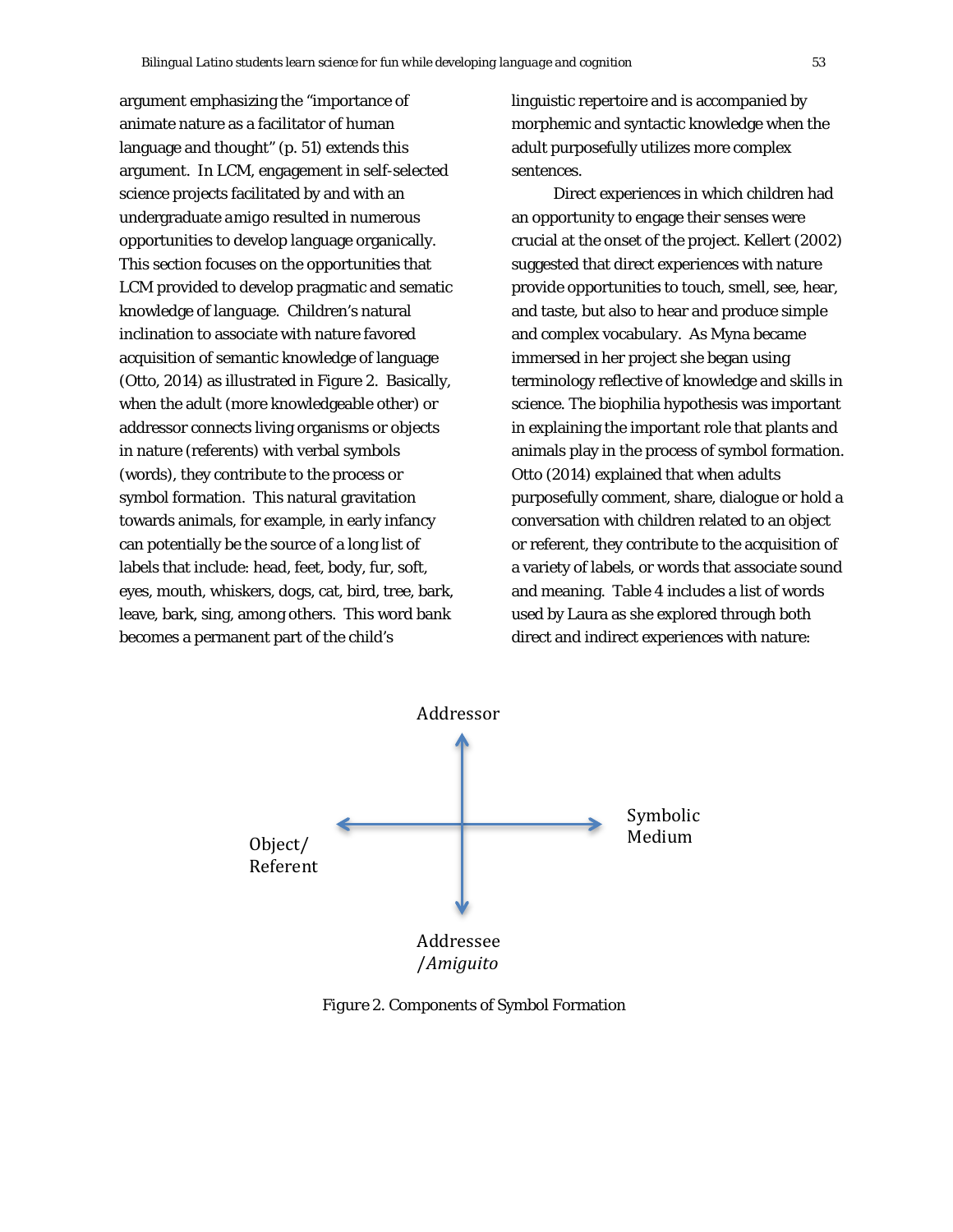| Vocabulary used in Laura's      | Vocabulary Laura shared with | Vocabulary used in the final |
|---------------------------------|------------------------------|------------------------------|
| communication with El Maga      | Myrna in English and Spanish | product (PREZI) in Spanish   |
| generally in Spanish            |                              |                              |
| Proyecto de indagación [Inquiry | Life                         | Investigación                |
| project]                        | Prezi                        | [investigation]              |
| Retraer [retract]               | Leaf                         | Sobrevivencia [survival]     |
| Cabeza [head]                   | <b>Nibble</b>                | <b>Observaciones</b>         |
| Cuerpo [body]                   | <b>Aphids</b>                | [observations]               |
| Sensores [sensors]              | Farms                        | Conclusión [conclusions]     |
| Olfato [smell]                  |                              | Datos [data]                 |
| Ciclo [cycle]                   |                              | <b>Brillo</b> [shine]        |
| Etapa [stage]                   |                              | Predador [predator]          |
| Huevo [egg]                     |                              | Patas [legs]                 |
| Larva [larva]                   |                              | Antenas [antennae]           |
| Pupa [pupa]                     |                              | Afidos [aphids]              |
| Adulto [adult]                  |                              | Plantas [plants]             |
| Hojas [leaves]                  |                              | Hojas [leaves]               |
| Insecto[insect]                 |                              | Actividad [activity]         |
| Reflejo [reflection]            |                              | Luz [light]                  |

| ۰, |  |
|----|--|
|----|--|

Science Vocabulary used During the Duration of the Project.

Table 4

# **Pragmatic Knowledge of Language while Learning Science**

Though their interactions in the context of LCM, children learn how to adjust language to address a variety of situations and individuals with whom they come in contact. This pragmatic knowledge of language "involves the knowledge or awareness of the overall intent of communication and language is used to achieve

that intent" (Otto, 2014, p. 10). During any regular session at LCM, children interacted orally and in writing with their undergraduate *amigo* or *aspirante*, their friends, university faculty, and *El Maga*. Communication with this mythical figure for example was always friendly and informal as illustrated in Figure 3. This particular semester *El Maga* purposely inquired about children's self-selected projects.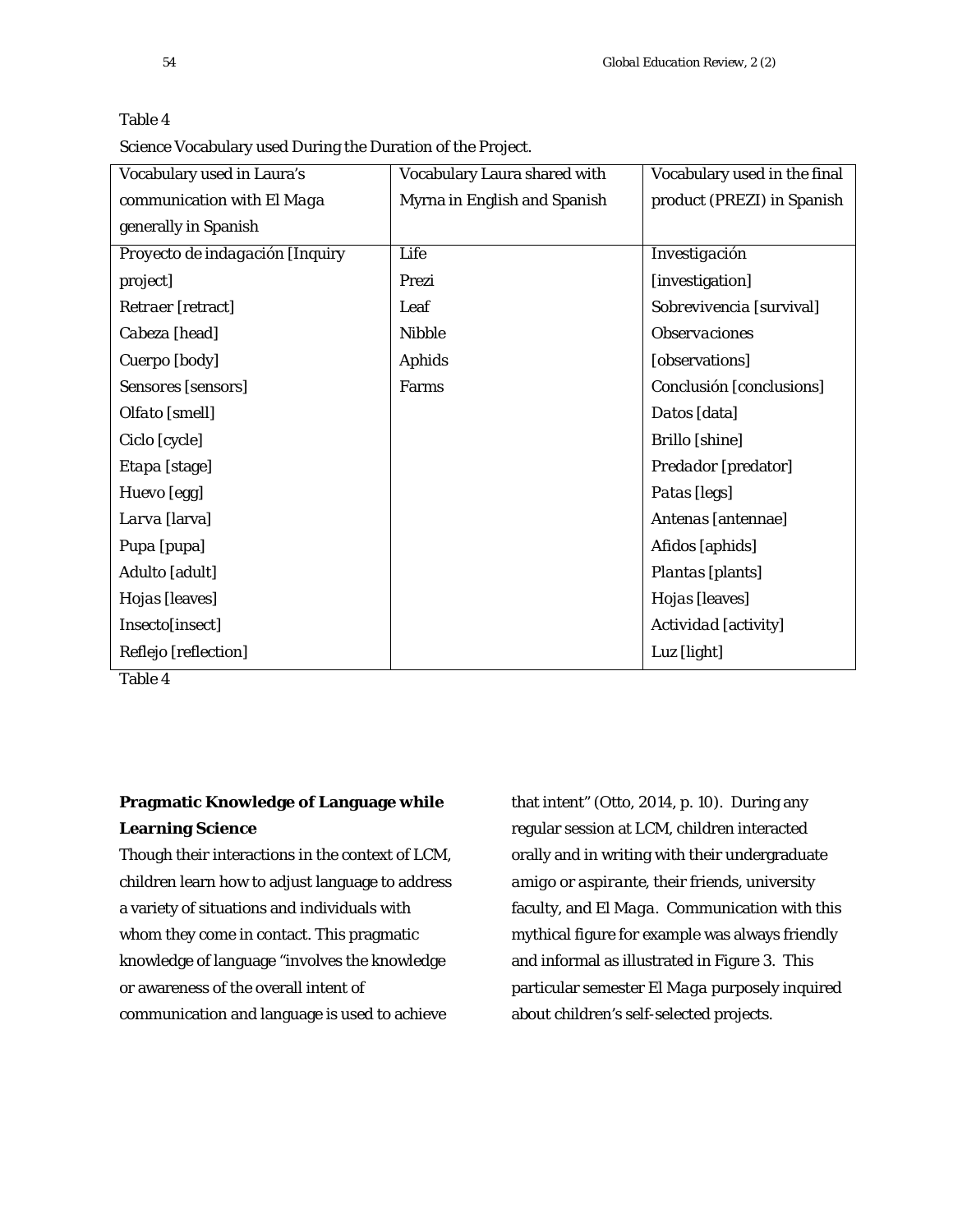*¡Hola Laura!!!!!, ¿Cómo estas? Feliz día del amor y la amistad!!!!!!!!!!!!! …me da mucho gusto volver a escribir cartas… y me da más gusto el poder escribirte a ti como parte de La Clase Mágica… Yo estoy súper emocionada de empezar un nuevo semestre con todos los niños de La Clase Mágica… Este semestre espero que tu jornada por el laberinto mágico te guste mucho porque va a haber un proyecto padrísimo que espero que te guste!!!!… Espero tu carta, ¿ok? Cuídate mucho y diviértete mucho en La Clase Mágica… Hasta luegooooooooo!!!!! El Maga* [Hello Laura!!!! How are you doing? Happy Valentine's Day!!!!!!!!!!!!! …I am so glad to write letter again…and I am happier to be able to write to you as a member of La Clase Mágica… I am thrilled to begin this new semester with all the children at La Clase Mágica… This semester I hope you like your journey through the magic maze because we will have a very cool project that I hope you like!!!!... I will be expecting you letter, ¿ok? Take care and have fun at La Clase Mágica… See you later!!!!!!!!!!!!! *El Maga*]

*Figure 3*. *El Maga* letter

As Laura's project progressed, she continued to engage in the complex skill of navigating social and academic language situations while completing her project. These skills are needed, Otto (2014) asserts, if children are to identify situations or an immediate "awareness of the specific ways in which academic language is used" (p. 10). Laura's intrinsic motivation to carry out her project fueled her initiative to seek information from library books and electronic sources generally characterized by an academic discourse. Academically, Myrna's notes reflected Laura's

growth in different ways: "I noticed that Laura was picking up facts about ladybugs to answer broad concepts that covered the ladybug cycle, ladybug anatomy, and the life of a ladybug. . . I can tell that her attitude, if it is continued will get her to college." Her Prezi slides for example, were tailored for an expected audience that included teachers, students, parents, and *aspirantes*. In this piece and using formal academic language, Laura added concrete points that summarized her learning about ladybugs up to that day (see Figure 4).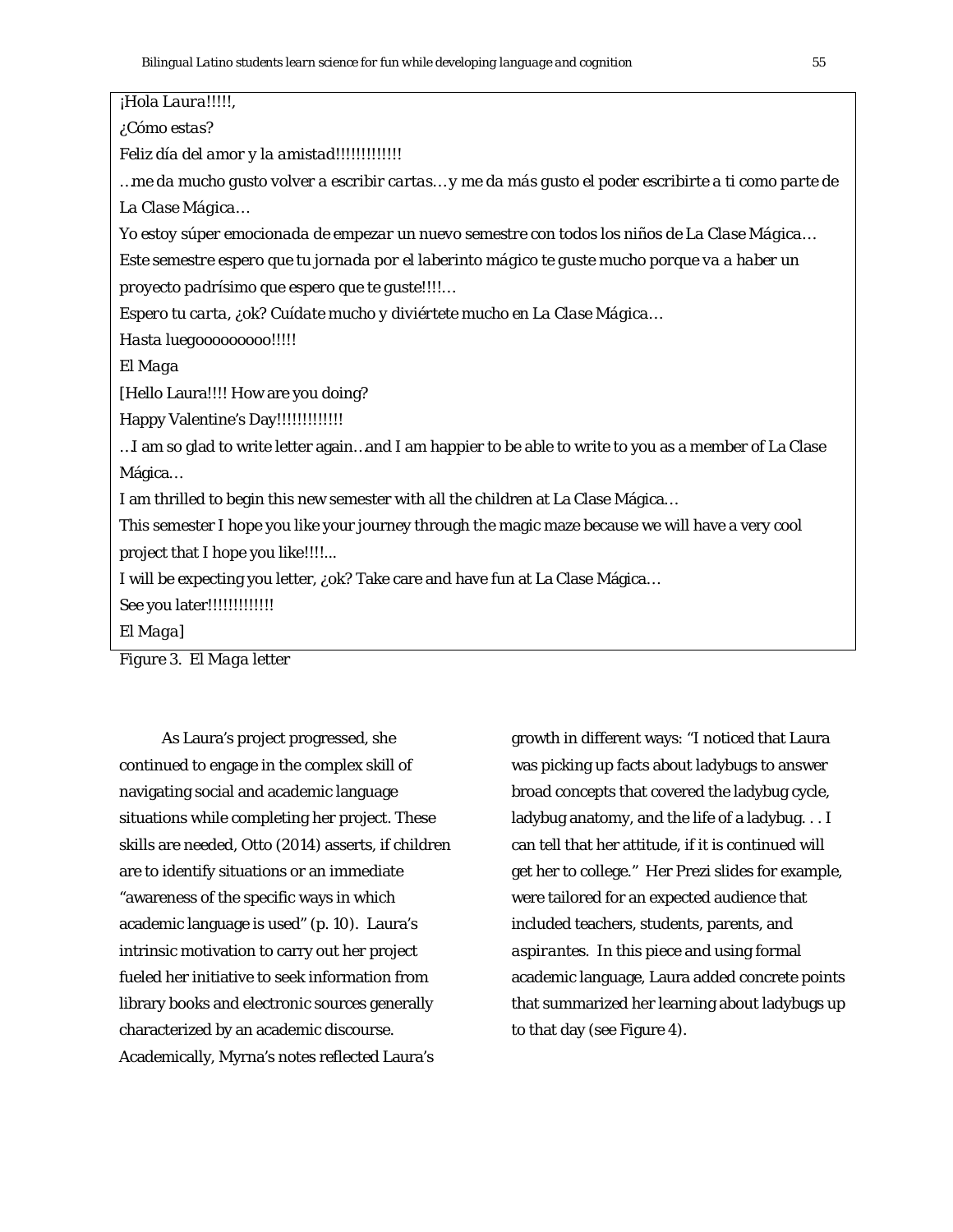# El ciclo de vida

1ra etapa ---> Etapa de huevos 2da Etapa ---> Etapa de larva 3ra Etapa ---> Etapa de Pupa Etapa final ---> Adulto

#### **O** Prezi

*Figure 4*. Synthesis of a lady bug's life cycle.

Parallel to summarizing her learning, Laura adapted her discourse as she again engaged in communication with *El Maga,* and while explaining the life cycle of a ladybug she concluded her letter by adding that "*Hoy mi día fue muy chidísimo en La Clase Mágica*" [My day was super cool at LCM], to which *El Maga* responded: ". . . *a ver, dime por qué tu día fue chidísimo!!! Cuéntame, anda!!!!* . . . *y que te han dicho tus papás de tu proyecto, te están ayudando? Cuenta, cuenta!!!* [Let's see, tell me why your day was super cool!!! Go on, tell me!!! . . . and what have your parents said about your projects, are they helping you? Tell me, tell me!!!]. Historically, *El Maga* has developed a relationship with children that blurs the line between the formal and the informal, the academic and the social.

# **Celebrating the Completion of the Project with a Real Audience**

Congruent with a project-based approach in which students have an opportunity to present to a real audience, parents, school staff, and university professors were invited to a presentation of students' final products which included i-movies, power point presentations, posters, demonstrations, and Prezis. Laura

decided to prepare both, a poster and a Prezi (see Figure 5). According to Myrna's notes:

> Laura presented and she had such a confidence that she made it seem interested. I loved the way she spoke, very clear and informative. She showed her videos over her results in the field. I thought she was amazing and silly with the way she presented the project. She was also excited to show her mom the trifold that we created. She explained everything, in detail.

Laura synthesized in a Prezi all the information learned over the period of ten weeks and added other facts including cultural perceptions of ladybugs as insects that signal good luck; the fact that there are over 500 types of ladybugs in the United States, their bright colors may help in scaring predators away; they have six legs; not all ladybugs are 'ladies'; their body expands or puffs up when they get ready to fly; they have two antennae; their diet consists of aphids, plants, and leaves; they can live up to a year; they are active during the day and sleep at night, when they do not respond to light; and not all of them have spots.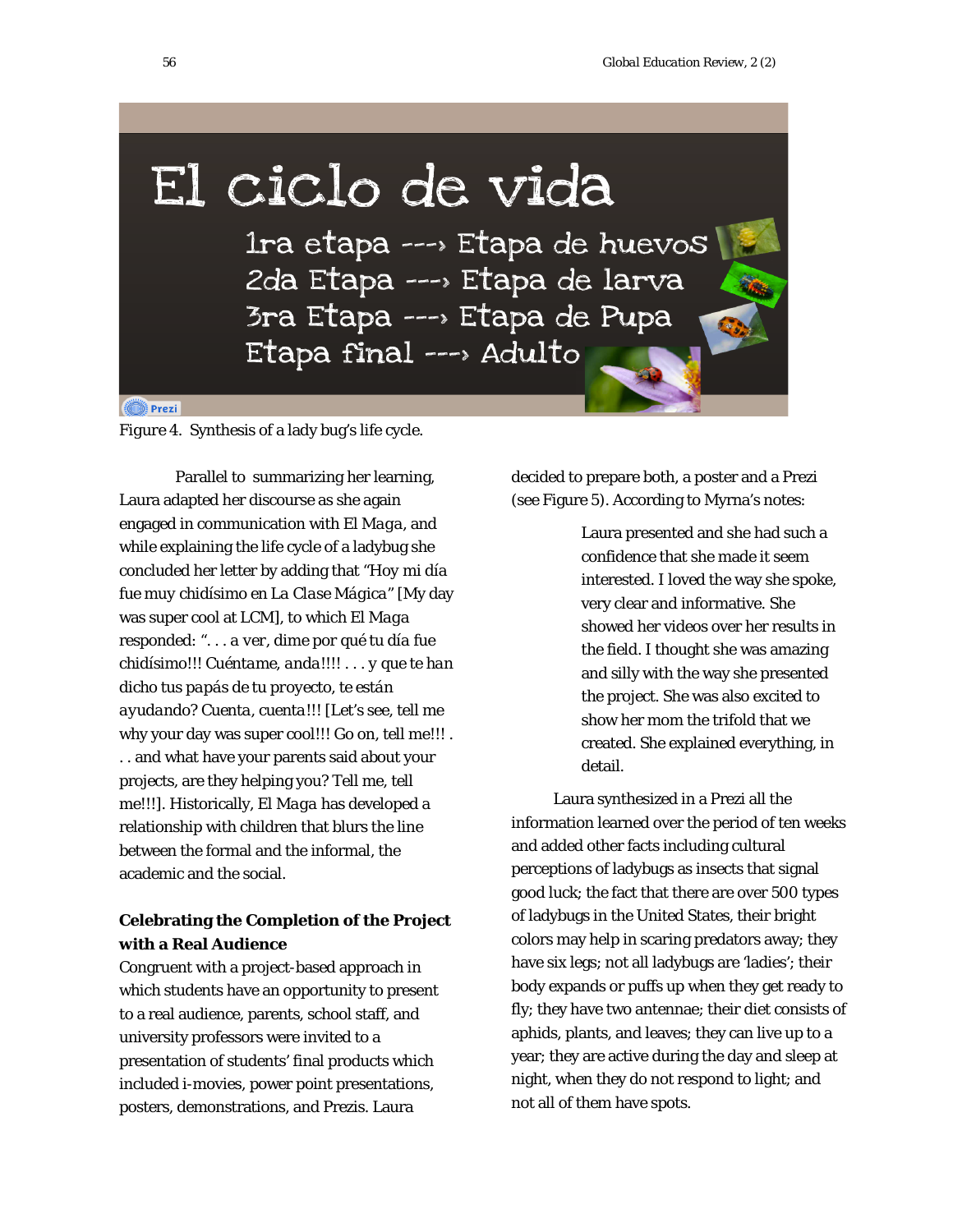

*Figure 5*. Inquiry project: Laura's final presentation

# **Conclusions**

LCM's informal learning designs such as those implemented at *Los Àrboles* Elementary allowed faculty and prospective educators to experiment pedagogically with equity aims in mind. The social design experiment described in this article yielded opportunities to tap into children's scientific interests while engaging them in project-based activities. As a result, final products reflected a biophilic inclination that resulted in active exploration of nature related topics. The intrinsic motivation or affective tie to a self-selected topic in LCM immersed all participating children in a journey that allowed them to navigate social and academic situations seamlessly while significantly enhancing their vocabulary in both languages. Laura's experience demonstrated that when given the opportunity, children naturally surpass disciplinary barriers and show us that complex

connections and academic language proficiency are the result of authentic opportunities to learn.

Too often, project-based approaches are perceived as time consuming and unrealistic in today's accountability era. On average, Laura spent 90 minutes a week dedicated to interestbased inquiries and was empowered to gain knowledge, synthesize, evaluate information and communicate her findings. Through science, she developed pragmatic, sematic, syntactic, morphemic, and phonological knowledge of two languages. These opportunities for cognitive and linguistic engagement can be present in all classrooms when spaces for student choice are provided.

#### **References**

American Association for the Advancement of Science. (1993). *Benchmarks for science literacy*. New York.

Chawla, L. (2007). Childhood experiences associated with care for the natural world: A theoretical framework for empirical results. *Children, Youth and Environments, 17*(4), 144-170.